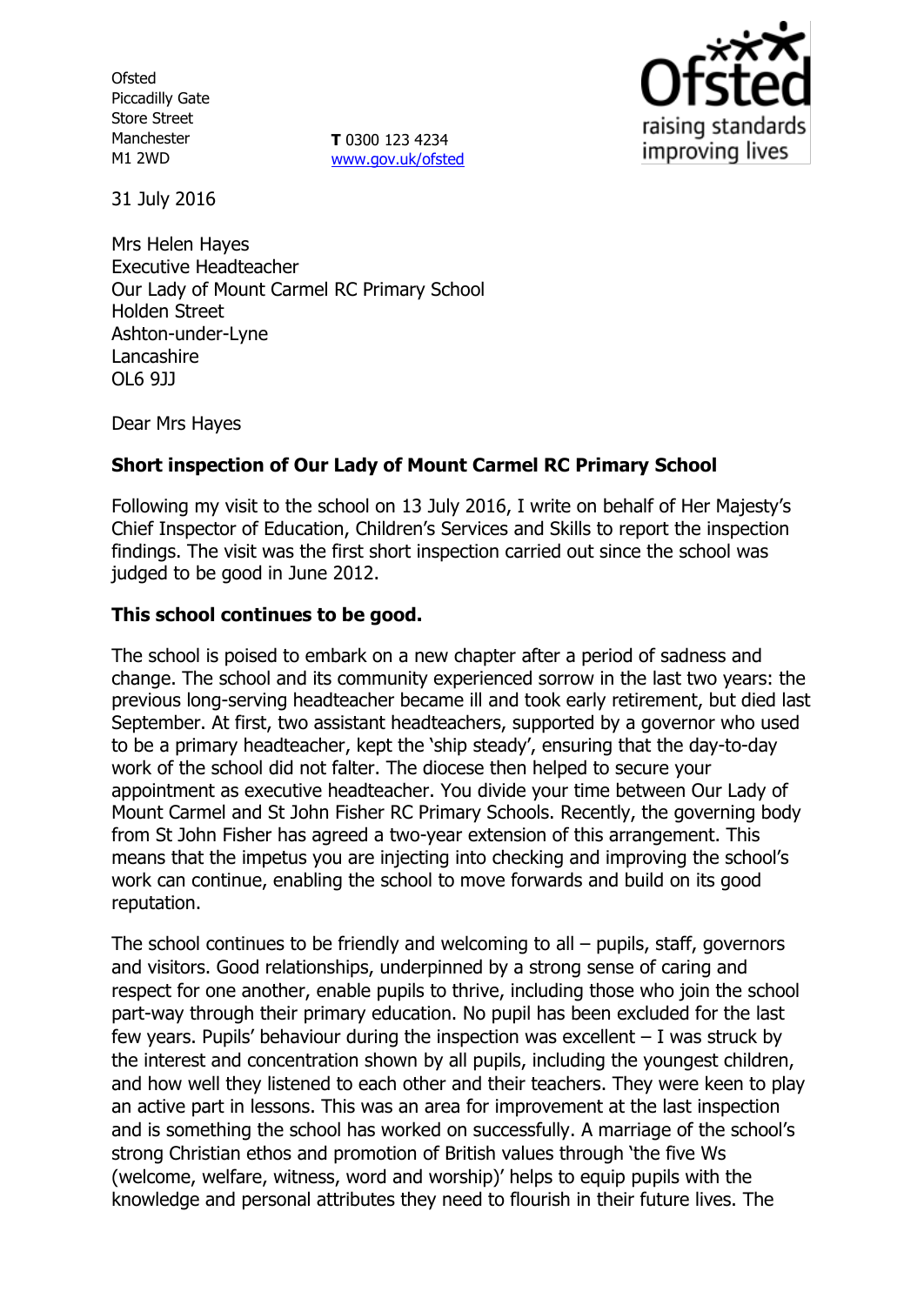

Year 6 pupils who talked to me showed ready acceptance and an understanding tinged with curiosity about those whose lives and choices may differ from their own. The school's track record of above-average standards in national Year 6 tests has faltered a little in the last couple of years. This is due in part to a legacy of weaker teaching earlier in key stage 2, which has now been sorted out. Results of the new Year 6 tests, hot off the press, are around the national average overall. Reading is really strong, while standards in writing and mathematics have dipped a bit. We discussed your plans to improve these aspects. It is important to say, though, that being in Year 6, as in the rest of the school, is not just about learning English and mathematics. Pupils enjoy all their subjects and taking part in a range of extracurricular activities, sports and visits. During the afternoon of the inspection, Year 6 pupils were rehearsing for the following week's performances of 'The Wizard of Oz'.

Results of assessments at the end of key stage 1 have risen steadily over the last few years. Phonics is led and taught well. Most pupils reached the expected standard in the phonics test in Year 1 in 2015, with all the remaining pupils succeeding at the second attempt in Year 2. Standards are also rising in the early years foundation stage, but not as fast as they are rising nationally, and need to be better.

Improving the quality of teaching was another area for improvement from the last inspection. You have rightly supported and challenged teachers to ensure that they teach consistently well. Teachers have increased the level of challenge for high attainers and involved pupils more in their learning. While records of monitoring of teaching identify good features and what needs to improve, not enough attention is given to the subject being taught and teachers' skills in teaching that subject well.

In my discussions with you and the deputy headteacher, it was clear that you both have a clear understanding of the school's strengths and weaknesses, and how to tackle them. Improvement planning is now based on accurate self-evaluation – an area for development from the previous inspection. The ambition you both have for making the school as good as possible for everyone in it is palpable, and is shared by governors and staff.

# **Safeguarding is effective.**

The school's safeguarding policies and procedures meet requirements. The culture that safeguarding is everybody's responsibility is well established and taken very seriously. Appropriate checks are made when staff are recruited, and checks are made on those volunteers who will visit the school regularly, for instance to read with pupils. Staff and governors are well trained in child protection. They ensure that pupils are taught how to keep safe, including when they are online. The new electronic gates have ensured that the site is secure. Staff have completed relevant training on the 'Prevent' duty so that the school community is alert to the potential dangers of extremism. Everyone understands the steps to be taken in the event of any concerns being raised.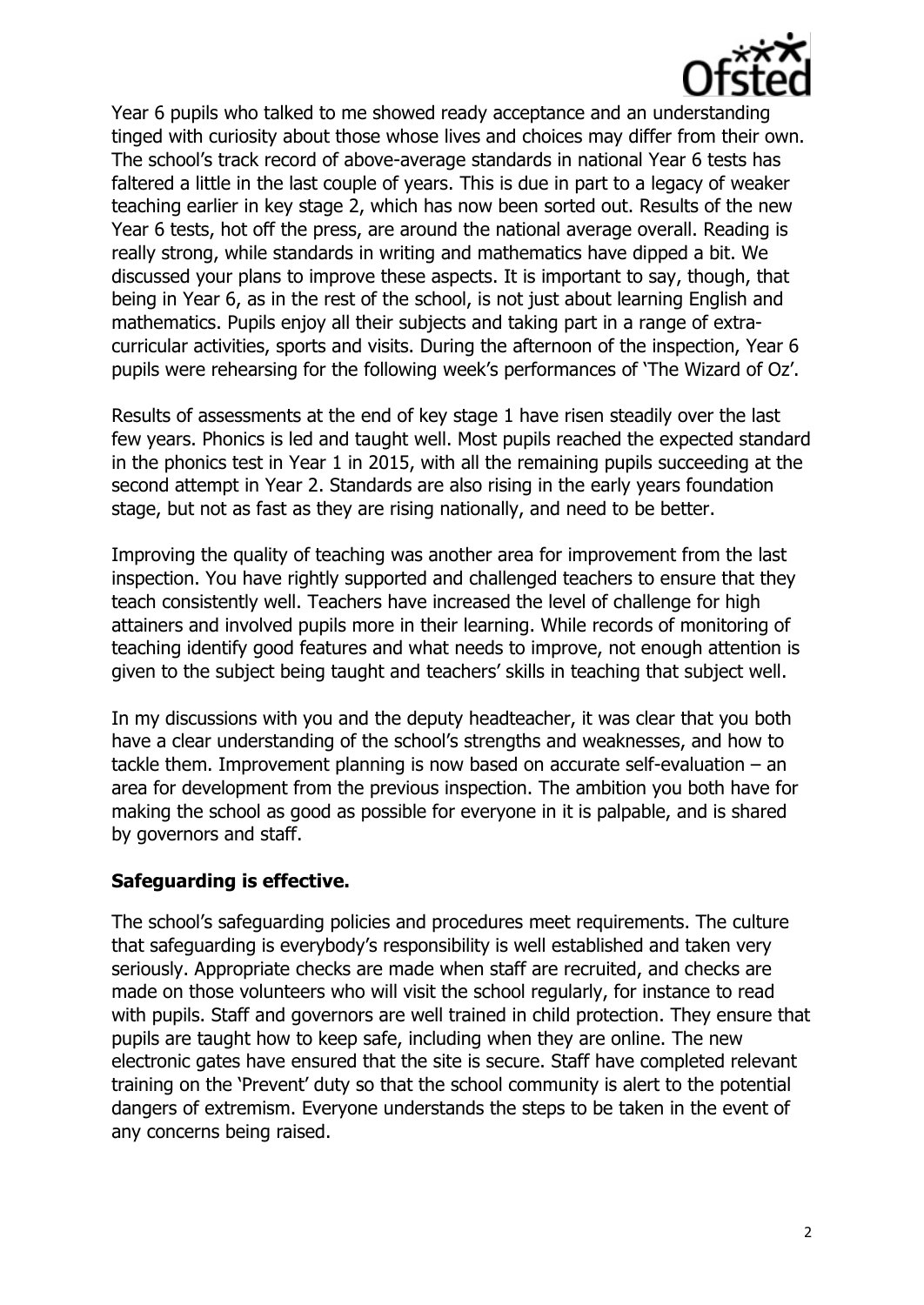

All staff who responded to the inspection questionnaire agreed that the school is a safe place to be, as did the pupils with whom I spoke and nearly all the parents who completed the parent questionnaire. Evidence gathered during the inspection did not give any cause for concern for pupils' safety.

### **Inspection findings**

- Many of the strengths in the school's work have been maintained over the four years since the school's last inspection. Work to address the areas for improvement has met with some success. Teaching and learning are more vibrant, with pupils taking more responsibility for their learning, including in how they are involved in the use of targets to keep track of their progress. Checks by senior leaders are more rigorous and better guide self-evaluation and improvement planning.
- You have identified that a few aspects of the school's work are not as good as they could be and, ably supported by the deputy headteacher and governing body, have taken action to tackle them. Your raised expectations of staff for the quality of their teaching, and their leadership roles have led to some changes in teachers' roles and some absence and turnover of teaching staff. One class was particularly affected by successive changes in their teacher. Your decision that this class will continue with their current permanent teacher next year is sensible.
- You drew on external support to review provision and leadership of the early years foundation stage. Weaknesses were identified and some improvements made, for example by making activities more 'boy-friendly', which resulted in more boys reaching a good level of development by the end of the Reception Year. Literacy remains the area of learning in which children do least well. In part, this relates to the school's increasing proportion of pupils who speak English as an additional language, which is most marked in the Nursery and Reception classes.
- A new leader for the early years foundation stage takes up her responsibility in September 2016 with an understanding that she has some issues to tackle. Currently, there is not enough clarity about how children will learn through the planned adult-led and child-initiated activities. Also, while the outdoor space is now used more often, its potential for supporting imaginative play and learning is not exploited fully.
- Although standards at the end of key stage 2 fell in 2015, analysis of pupils' performance in the tests shows that many pupils made at least the expected progress from starting points that were more often lower than usual for Year 6 in this school. Early analysis of the results of the 2016 Year 6 tests, which assess the new national curriculum, shows that disadvantaged pupils outperformed their classmates in reading, writing and mathematics. As well as extra academic support, these pupils benefited from a range of support including specialist counselling from a charity and relaxation techniques.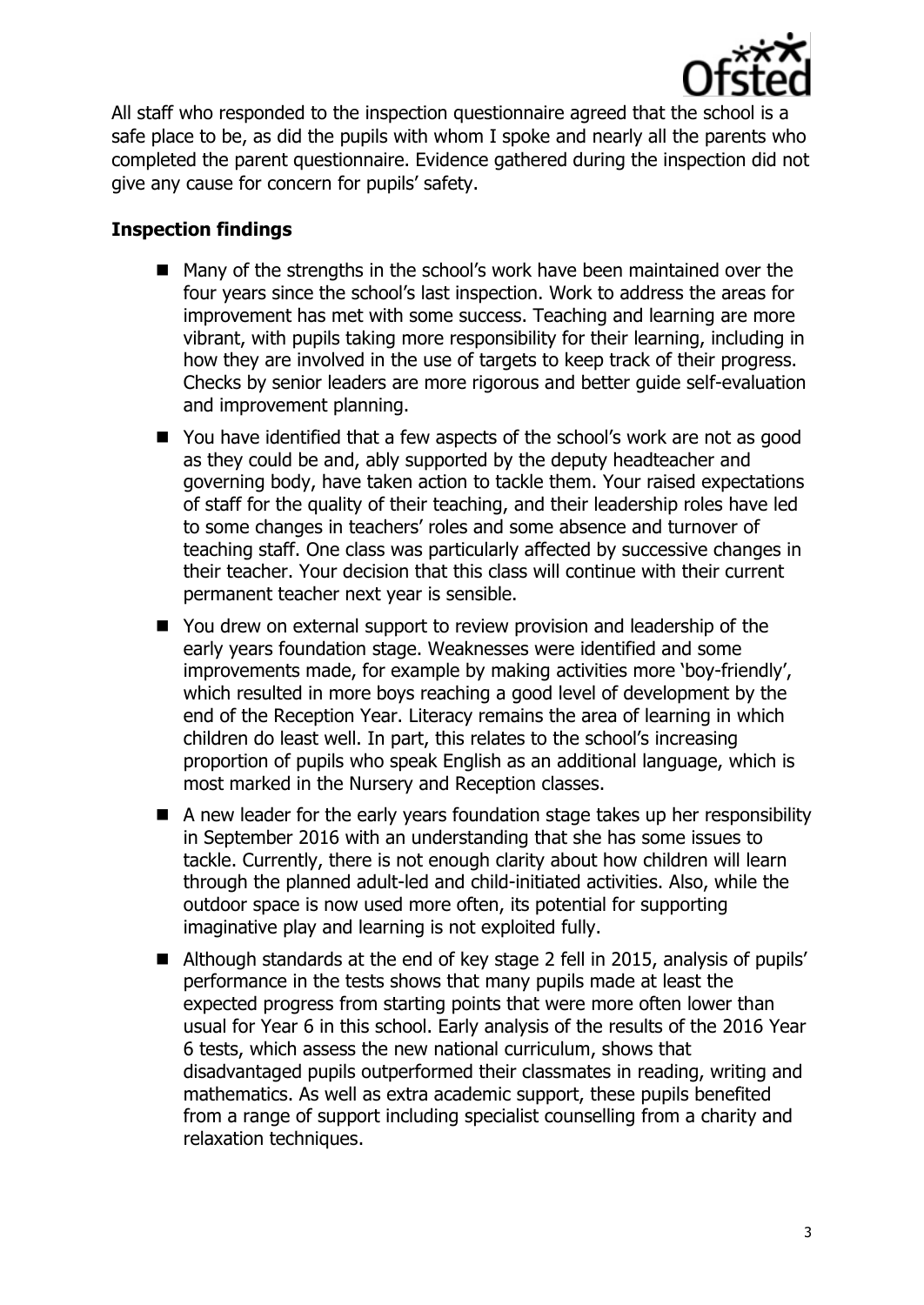

- The school is at a transitional stage in how it tracks pupils' progress. Data based on the old system shows all year groups to be making at least the expected progress and often good progress. The new system is based on a four-point scale, with roughly two thirds of pupils reaching securely the more demanding national expected standard. Most others are working towards it, with a few exceeding it.
- The scrutiny of pupils' writing that you, the two senior leaders and I carried out showed that pupils' writing in subjects other than English tended to be of a lower standard than their writing in English, although we saw some good writing in religious education. Sometimes this was because the tasks pupils were set expected very short or superficial written responses and therefore did not encourage pupils to write as well as they could. You could see that this shows teachers are missing opportunities to develop pupils' writing skills further, and indicated you intend to act on this.
- In mathematics, you are considering adopting a Singaporean approach to teaching to strengthen the aim of teaching for mastery. You and I saw pupils enjoying learning mathematics. Year 6 pupils all gasped with wonder when their teacher showed them a completed spiral pattern before they went on to draw their own. In other classes, pupils sometimes struggled because they were trying to apply a method without understanding properly why it worked, or because their knowledge of geometric properties of shapes was weak. Work in Year 6 pupils' books showed that they have some good opportunities to solve problems, reason and investigate. Other classes have some similar activities but they are not used consistently successfully to promote the best learning. I spotted occasional slips in teachers' marking, comments and use of rules such as 'move the decimal point when dividing or multiplying by 10'. These point to possible gaps in teachers' subject knowledge or their expertise in developing pupils' understanding of concepts and methods using practical apparatus, models and images.
- You are ably supported by the deputy headteacher and governors. Staff are positive about the stability and reinvigorated drive that you have brought to the school. Responses to the staff questionnaire were 100% positive. You have made good use of professional development opportunities to enable teachers and leaders to further their skills, for instance through the 'outstanding teacher' and senior leadership programmes. Some sharing of good practice across the two primary schools is also proving beneficial. The local authority's officer suggested that links with local subject specialist leaders of education might help teachers develop their subject leadership roles further.
- Governors bring a wide range of expertise and educational experience to the governing body that is used to good effect to support the school. The chair of the governing body and other governors visit regularly and talk with groups of pupils. They are knowledgeable about the school's work, for instance in how pupil premium funding supports disadvantaged pupils. Minutes of meetings show that governors ask suitable questions to check on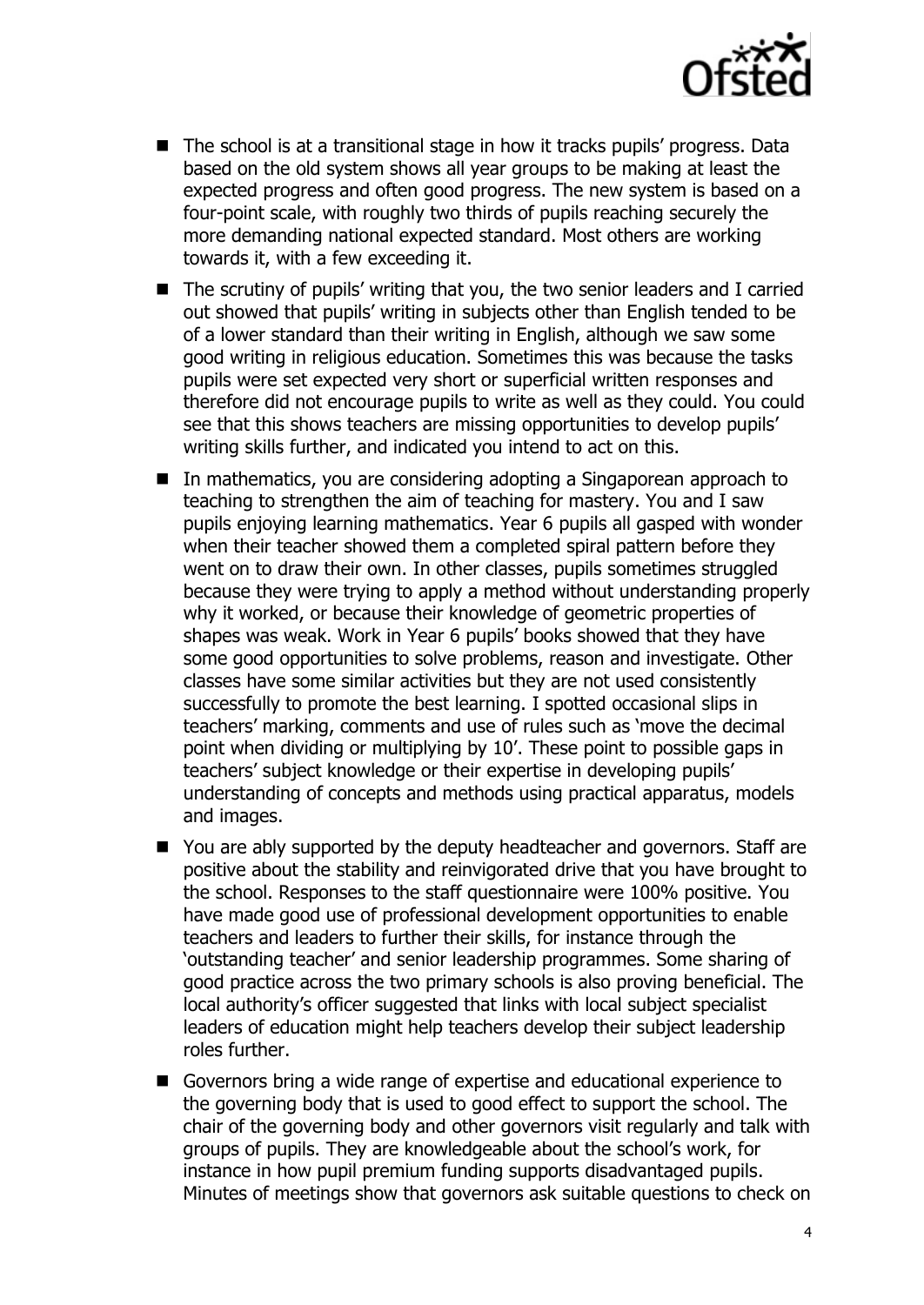

the school's work and to steer its way forward. The governing body makes sure that external support from the local authority, the school's improvement partner and the diocese is used effectively, for instance in developing middle leaders' skills.

■ The governing body has not ensured that the school's new website contains all the information that would enable the school to meet statutory requirements. Some documents were uploaded during the inspection. The governing body should check that this new information is fully compliant. Remaining areas to include are curriculum information about what pupils will learn in subjects (other than English and mathematics which are already provided for) and information about the impact of primary physical education and sport premium funding.

### **Next steps for the school**

- **IMPROVE PROVISION IN the early years foundation stage so that more children** reach a good level of development.
- Strengthen teaching and learning further by focusing on the important subject-specific features, ensuring that all subject leaders are well equipped to help develop their colleagues' expertise.
- Ensure that the school's website meets statutory requirements in the information it provides.

Yours sincerely

### Jane Jones **Her Majesty's Inspector**

# **Information about the inspection**

I met with you, the deputy headteacher and the assistant headteacher (who leads on mathematics and English) to discuss the school's self-evaluation and the impact of actions you are taking to improve teaching and raise standards. You accompanied me on a visit to observe teaching and learning in mathematics in Year 6 and on brief visits to classes in Years 1 to 5, where we observed the teaching of phonics, English and mathematics. We each looked at some pupils' books and spoke with pupils about their learning. The deputy headteacher and I visited the Reception and Nursery classes where we observed focused teaching of mathematics and children working on other activities. We talked with some children about their learning. You, the senior leaders and I looked at a sample of pupils' writing in different subjects, and I looked at a sample of Year 6 pupils' mathematics books. I met with six governors, including the chair of the governing body, and had telephone discussions with a representative of the diocese and a representative of the local authority who has visited the school to monitor its progress. I met with a group of Year 6 pupils. No pupils completed the online questionnaire. I considered 67 responses to Ofsted's online questionnaire, Parent View. I also received letters from a parent and two